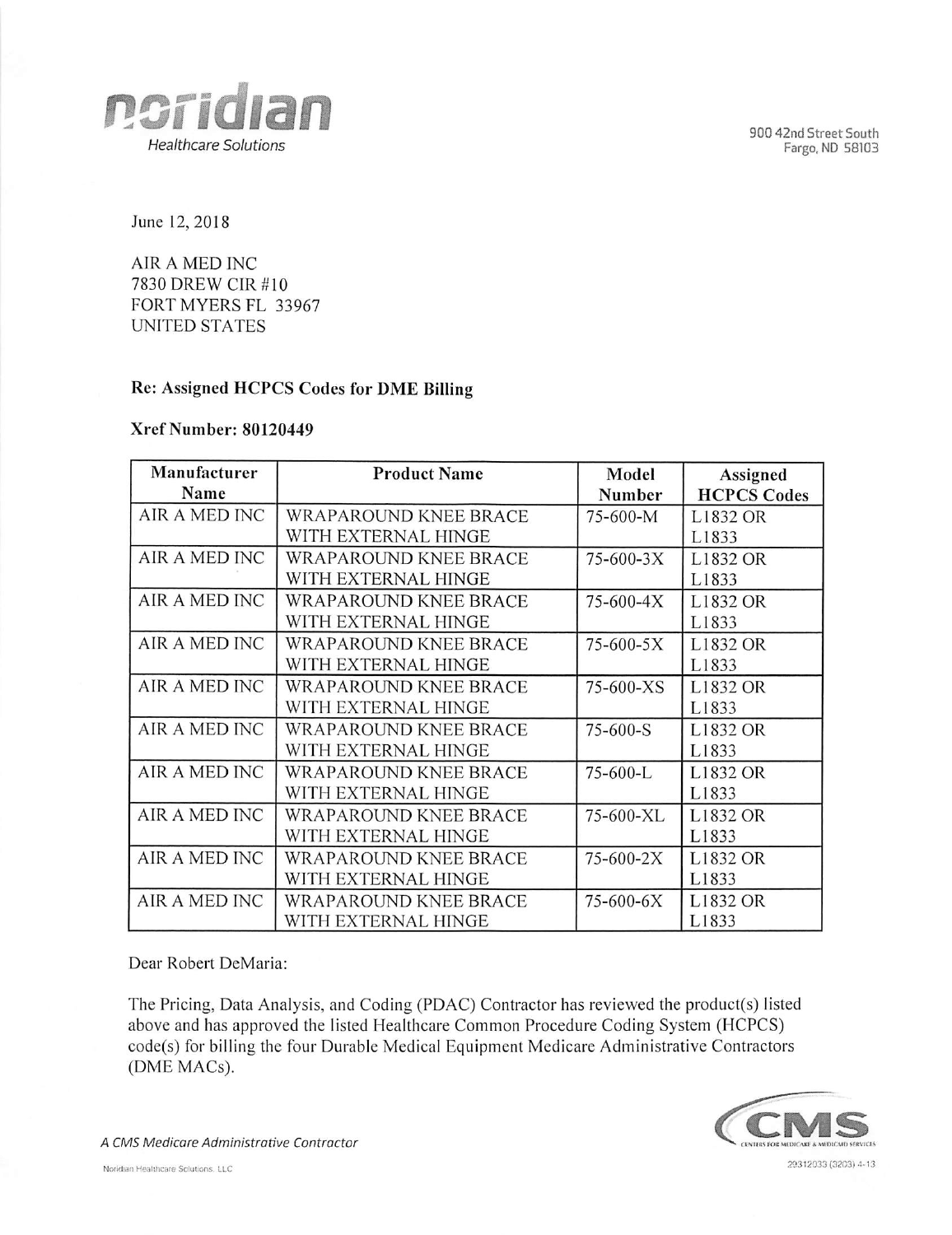The PDAC Contractor provides coding assistance to manufacturers to ensure proper coding of Durable Medical Equipment, Prosthetics, Orthotics, and Supplies (DMEPOS). The PDAC publishes coding decisions based on the coding guidelines established by the Local Coverage Determinations (LCDs) and associated Policy Articles and any related Advisory Articles established by the DME MACs. All products submitted to the PDAC for a coding verification review are examined by coders and professionals following a formal, standardized process.

The PDAC has reviewed the above listed product(s). Based on this review and application of DME MAC policy, the HCPCS code(s) listed below should be used when billing the DME MACs:

L1832 - KNEE ORTHOSIS, ADJUSTABLE KNEE JOINTS (UNICENTRIC OR POLYCENTRIC), POSITIONAL ORTHOSIS, RIGID SUPPORT, PREFABRICATED ITEM THAT HAS BEEN TRIMMED. BENT, MOLDED, ASSEMBLED, OR OTHERWISE CUSTOMIZED TO FIT A SPECIFIC PATIENT BY AN INDIVIDUAL WITH EXPERTISE

LÍ833 - KNEE ORTHOSIS, ADJUSTABLE KNEE JOINTS (UNICENTRIC OR POLYCENTRIC), POSITIONAL ORTHOSIS, RIGID SUPPORT, PREFABRICATED, OFF-THE SHELF

This decision applies to the application we received on 4/9/2018. If information submitted in that application has changed or were to change, it could impact our decision. Therefore, a new application would need to be submitted for HCPCS coding verification review. The coding assigned in this decision letter will be available on the Product Classification List (PCL) on the Durable Medical Equipment Coding System (DMECS) within ten (10) working days from the letter's date. The DMECS can be accessed on the PDAC website, www.dmepdac.com. Please take the time to verify that this coding decision is correctly reflected in DMECS.

If you disagree with this decision, you may request a reconsideration within 45 days of the letter's date and provide evidence to substantiate a reconsideration of PDAC's original coding determination. To request a reconsideration, complete the Reconsideration Request form located on the PDAC website at https://www.dmepdac.com/review/requesting.html. If your request for a reconsideration is made after the 45-day time frame, it will require a new application and documentation to support the request.

It is the responsibility of manufacturers and distributors to notify the PDAC immediately of any changes involving their products, as listed on the PCL on DMECS. Further information for requesting updates to the PCL can be found on the PDAC website at https://www.dmepdac.com/review/notifving.html. It is also the responsibility of manufacturers and distributors to assure their websites and product marketing materials accurately reflect the product reviewed by the PDAC and the coding decision assigned.